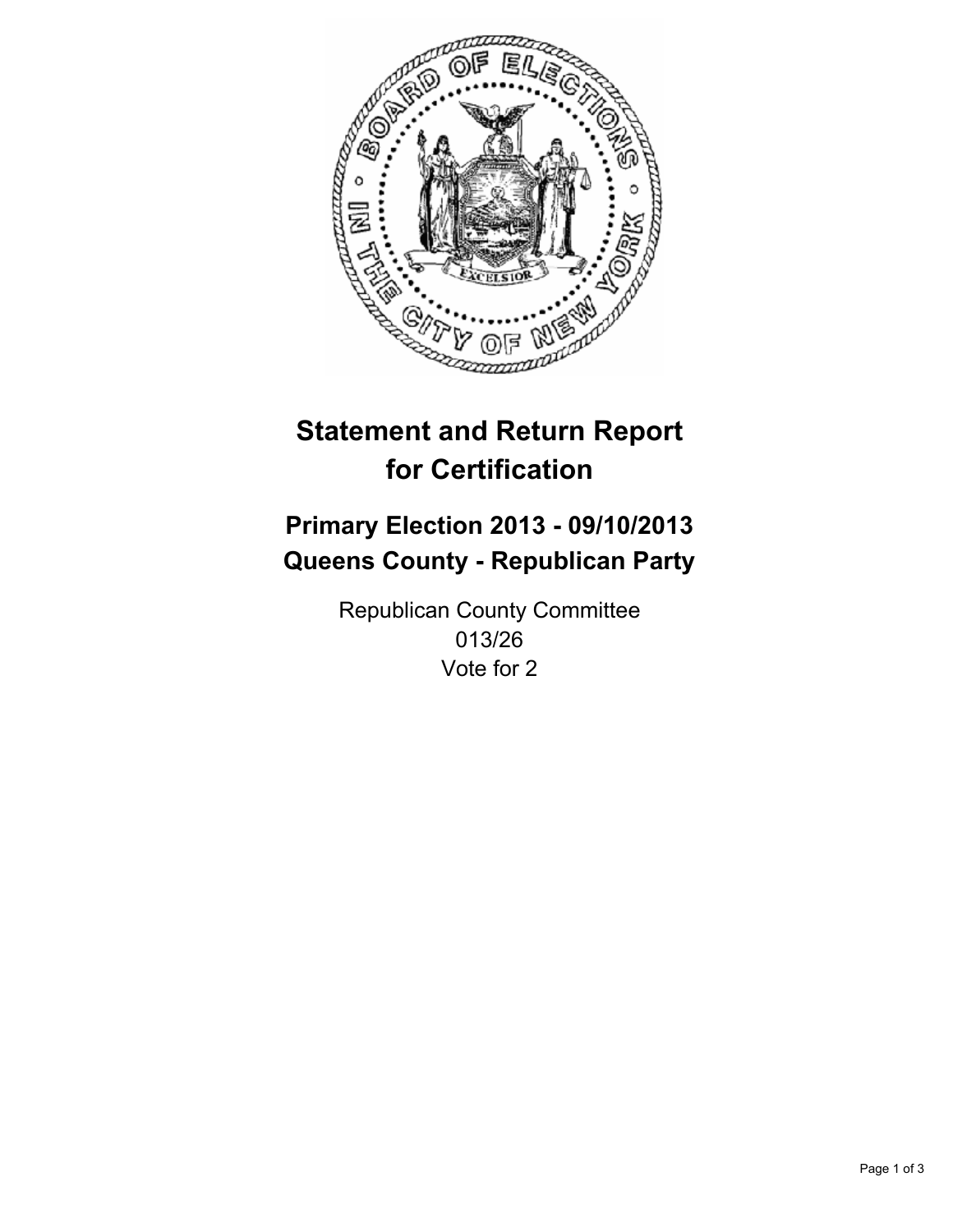

## **Assembly District 26**

| <b>EMERGENCY</b>      | 0  |
|-----------------------|----|
| ABSENTEE/MILITARY     |    |
| <b>FEDERAL</b>        | 0  |
| SPECIAL PRESIDENTIAL  | 0  |
| <b>AFFIDAVIT</b>      |    |
| <b>MARIA GARGER</b>   | 21 |
| <b>MARIA RANDAZZO</b> | 17 |
| PETER ZUCCARELLO      | 23 |
| DEIRDRE A. RING       | 6  |
| <b>Total Votes</b>    | 67 |